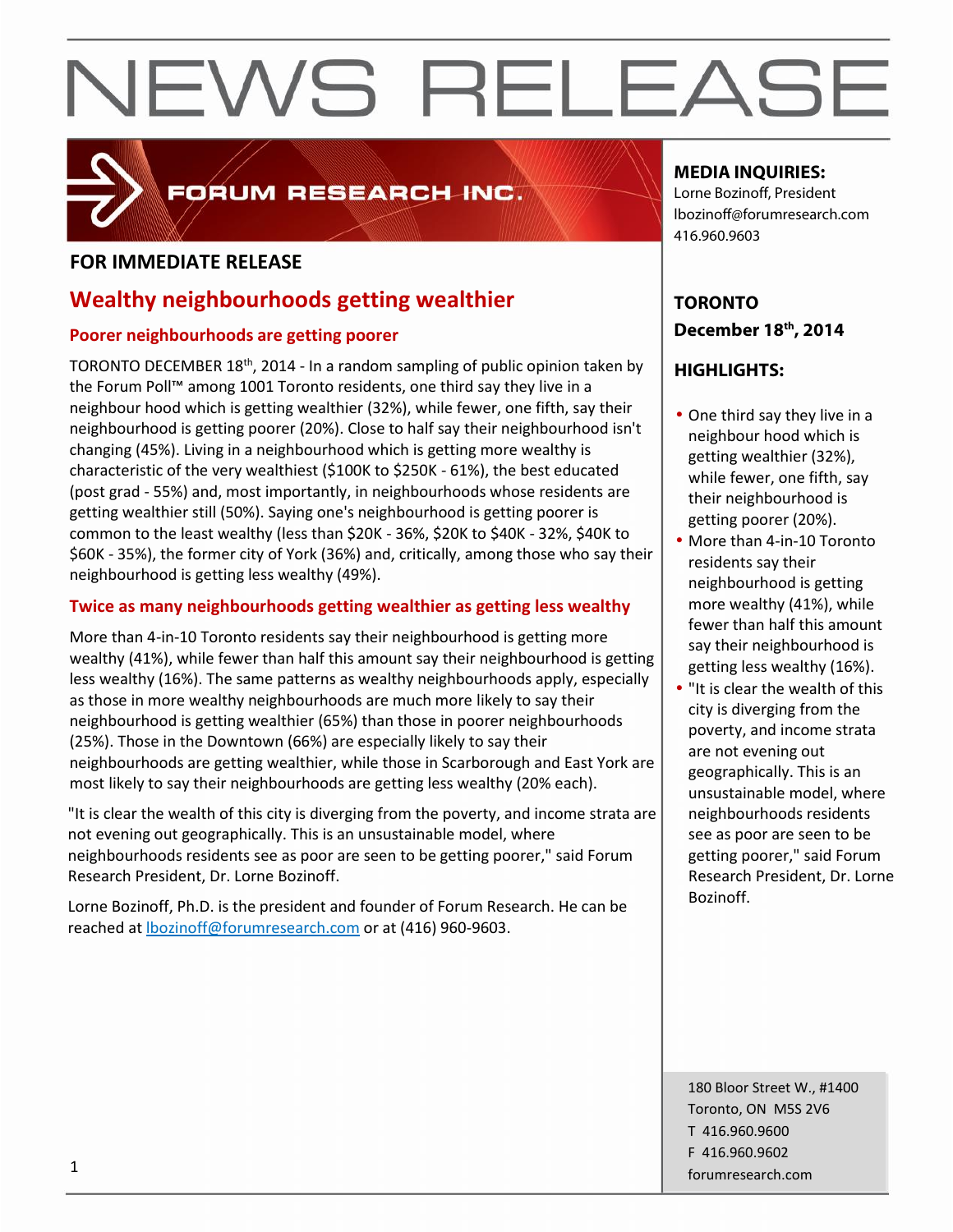### **Methodology**

The Forum Poll™ was conducted by Forum Research with the results based on an interactive voice response telephone survey of 1001 randomly selected voters in Toronto, Ontario, who were absolutely certain to vote or had voted already. The poll was conducted on December 17<sup>th</sup> and 18<sup>th</sup>, 2014.

FORUM RESEARCH INC.

Results based on the total sample are considered accurate +/-3%, 19 times out of 20. Subsample results will be less accurate. Margins of error for subsample (such as age, gender) results are available at www.forumresearch.com/samplestim.asp

Where appropriate, the data has been statistically weighted by age, region, and other variables to ensure that the sample reflects the actual population according to the latest Census data.

This research is not necessarily predictive of future outcomes, but rather, captures opinion at one point in time. Forum Research conducted this poll as a public service and to demonstrate our survey research capabilities. Forum houses its poll results in the Data Library of the Department of Political Science at the University of Toronto.

With offices across Canada and around the world, 100% Canadian-owned Forum Research is one of the country's leading survey research firms. This Forum Poll™and other polls may be found at Forum's poll archive at www.forumresearch.com/polls.asp

#### **MEDIA INQUIRIES:**

Lorne Bozinoff, President lbozinoff@forumresearch.com 416.960.9603

**TORONTO December 18th, 2014**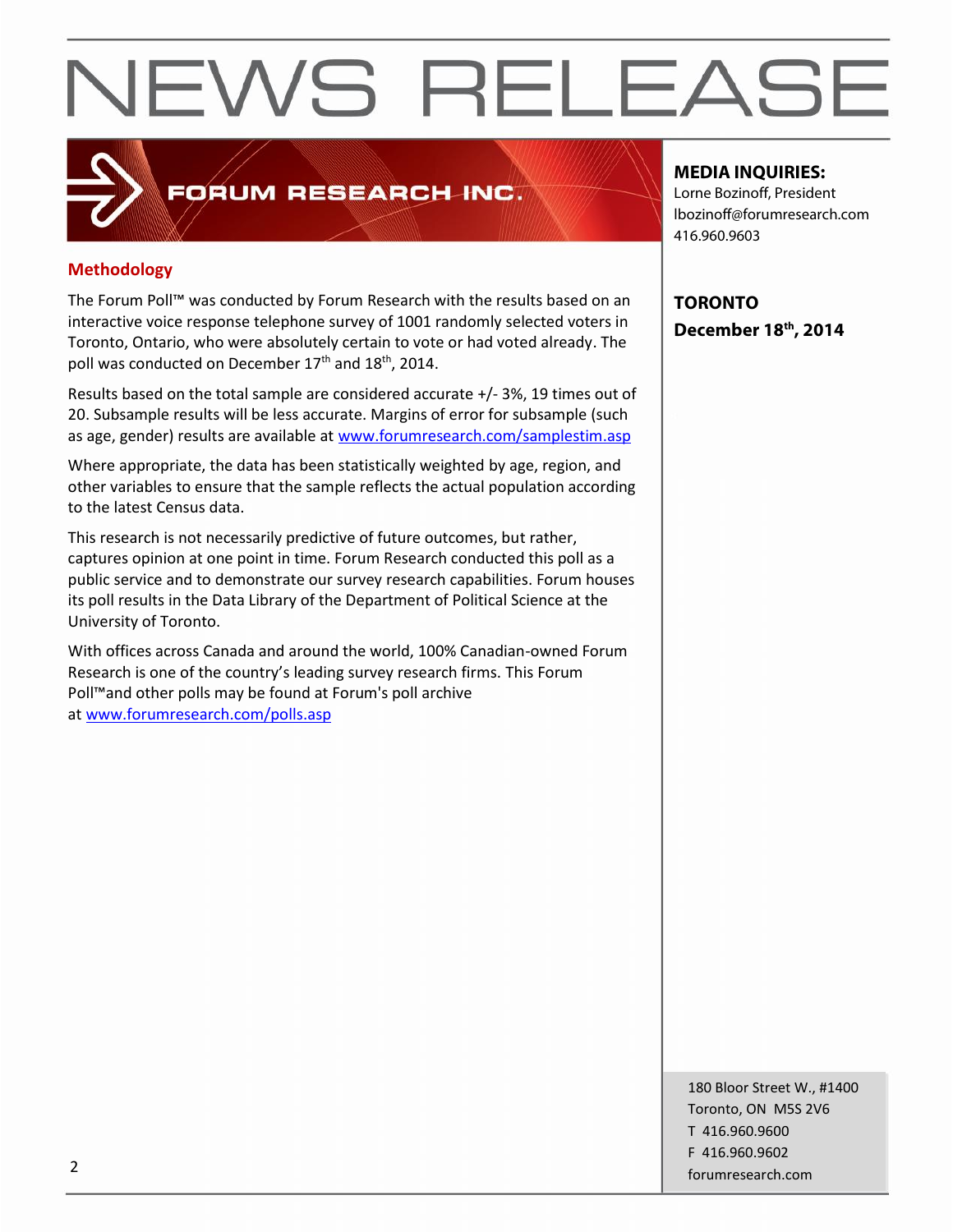

#### *Neighbourhood: Comparative wealth*

*'Is the neighbourhood you live in more wealthy, less wealthy or is it neither more nor less wealthy than the average Toronto neighbourhood?'*

#### *[All Respondents]*

#### *Age / Gender*

| ℅                                            | <b>Total</b> | $18-$<br>34 | $35 -$<br>44 | 45-<br>54 | 55-<br>64 | $65+$ | <b>Male</b>    | <b>Female</b>  |
|----------------------------------------------|--------------|-------------|--------------|-----------|-----------|-------|----------------|----------------|
| Sample                                       | 1001         | 203         | 131          | 188       | 203       | 276   | 503            | 498            |
| More wealthy than others                     | 32           | 28          | 38           | 34        | 30        | 29    | 33             | 31             |
| Less wealthy than others                     | 20           | 24          | 21           | 19        | 18        | 15    | 22             | 19             |
| Neither more nor less wealthy<br>than others | 45           | 46          | 36           | 44        | 49        | 53    | 42             | 48             |
| Don't know                                   | 3            |             | 5            | 2         | 3         | 3     | $\overline{4}$ | $\overline{2}$ |

#### *Region*

| %                                            | <b>Total</b> | <b>Toronto or</b><br><b>East York</b> | <b>North</b><br><b>York</b> | <b>Etobicoke or</b><br><b>York</b> | Scarborough |
|----------------------------------------------|--------------|---------------------------------------|-----------------------------|------------------------------------|-------------|
| Sample                                       | 1001         | 419                                   | 186                         | 227                                | 169         |
| More wealthy than others                     | 32           | 46                                    | 32                          | 25                                 | 19          |
| Less wealthy than others                     | 20           | 15                                    | 21                          | 18                                 | 29          |
| Neither more nor less<br>wealthy than others | 45           | 37                                    | 43                          | 53                                 | 50          |
| Don't know                                   | 3            |                                       | 4                           | 3                                  | 3           |

#### *Household Income*

| %                                               | <b>Total</b> | $<$ \$20 $K$   | \$20-<br><b>\$40K</b> | \$40-<br>\$60K | \$60-<br><b>\$80K</b> | \$80-<br>\$100K | $$100-$<br><b>\$250K</b> | \$250K+      |
|-------------------------------------------------|--------------|----------------|-----------------------|----------------|-----------------------|-----------------|--------------------------|--------------|
| Sample                                          | 1001         | 116            | 137                   | 126            | 130                   | 112             | 191                      | 42           |
| More wealthy than<br>others                     | 32           | 22             | 12                    | 20             | 27                    | 26              | 61                       | 75           |
| Less wealthy than<br>others                     | 20           | 36             | 32                    | 35             | 14                    | 16              | $\overline{4}$           | 5            |
| Neither more nor<br>less wealthy than<br>others | 45           | 39             | 50                    | 44             | 57                    | 55              | 32                       | 20           |
| Don't know                                      | 3            | $\overline{4}$ | 6                     | 1              | $\overline{2}$        | 3               | 3                        | $\mathbf{0}$ |

180 Bloor Street W., #1400 Toronto, ON M5S 2V6 T 416.960.9600 F 416.960.9602 forumresearch.com 3

#### **MEDIA INQUIRIES:**

Lorne Bozinoff, President lbozinoff@forumresearch.com 416.960.9603

## **TORONTO December 18th, 2014**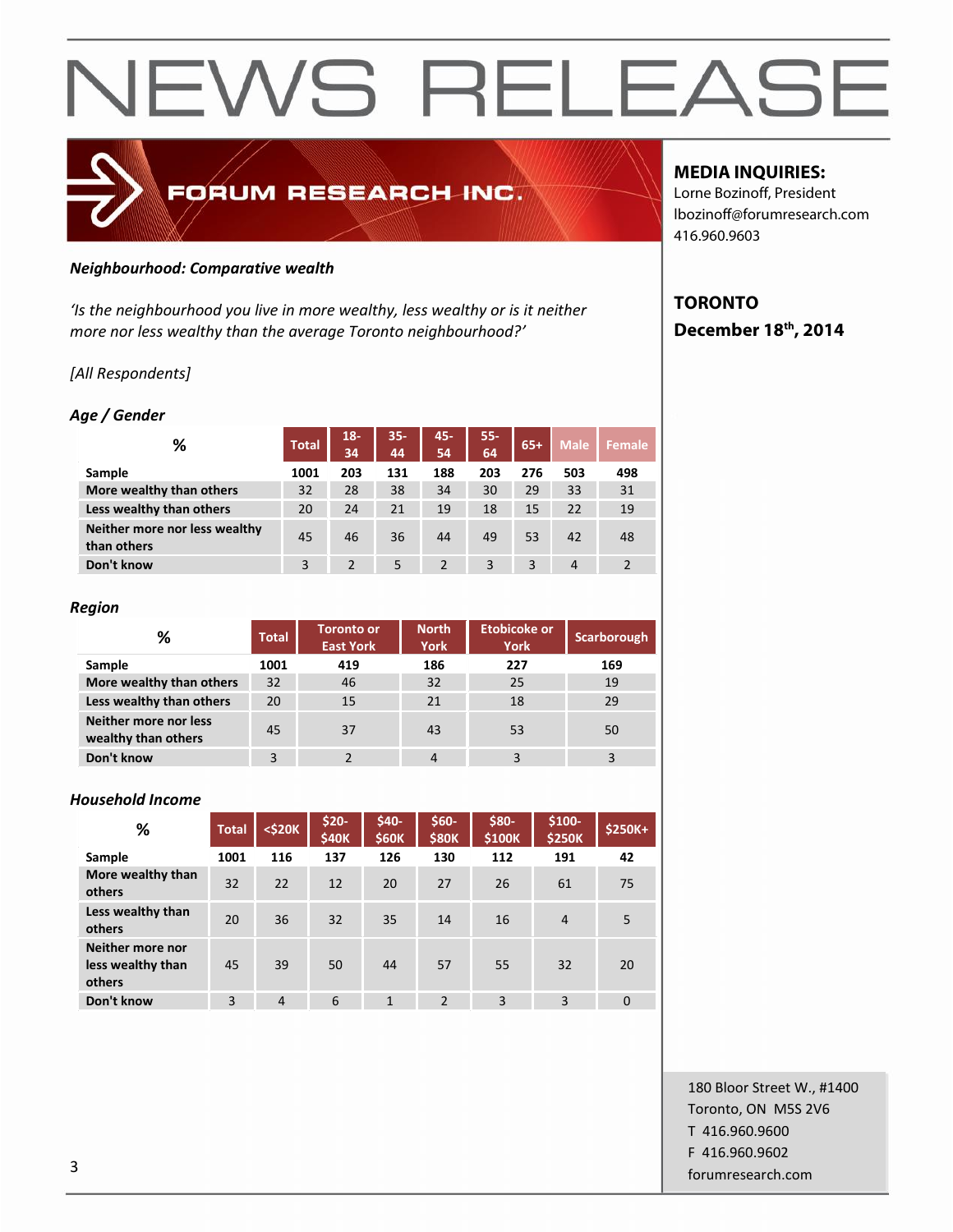

#### *Neighbourhood: Wealth change*

'Is your neighbourhood getting more wealthy, getting less wealthy or is it *not changing economically?'*

#### *[All Respondents]*

#### *Age / Gender*

| %                                        | <b>Total</b> | $18-$<br>34 | $35 -$<br>44 | 45-<br>54 | $55 -$<br>64 | $65+$ | <b>Male</b> | <b>Female</b> |
|------------------------------------------|--------------|-------------|--------------|-----------|--------------|-------|-------------|---------------|
| Sample                                   | 1001         | 203         | 131          | 188       | 203          | 276   | 503         | 498           |
| Neighbourhood is getting more<br>wealthy | 41           | 41          | 46           | 45        | 37           | 31    | 43          | 38            |
| Neighbourhood is getting less<br>wealthy | 16           | 18          | 15           | 13        | 16           | 15    | 16          | 15            |
| Neighbourhood is not changing            | 36           | 34          | 33           | 35        | 40           | 43    | 35          | 37            |
| Don't know                               | 8            | 7           | 6            | 8         | 7            | 11    | 6           | 9             |

#### *Region*

| %                                        | <b>Total</b> | <b>Toronto or</b><br><b>East York</b> | <b>North</b><br><b>York</b> | <b>Etobicoke or</b><br><b>York</b> | <b>Scarborough</b> |  |
|------------------------------------------|--------------|---------------------------------------|-----------------------------|------------------------------------|--------------------|--|
| Sample                                   | 1001         | 419                                   | 186                         | 227                                | 169                |  |
| Neighbourhood is getting<br>more wealthy | 41           | 63                                    | 34                          | 36                                 | 23                 |  |
| Neighbourhood is getting<br>less wealthy | 16           | 9                                     | 19                          | 16                                 | 20                 |  |
| Neighbourhood is not<br>changing         | 36           | 23                                    | 37                          | 40                                 | 49                 |  |
| Don't know                               | 8            | 5                                     | 9                           | 8                                  | 8                  |  |

#### *Household Income*

| %                                        | <b>Total</b> | $<$ \$20 $K$ | \$20-<br><b>\$40K</b> | \$40-<br><b>\$60K</b> | $$60-$<br><b>\$80K</b> | \$80-<br>\$100K | $$100-$<br><b>\$250K</b> | \$250K+ |
|------------------------------------------|--------------|--------------|-----------------------|-----------------------|------------------------|-----------------|--------------------------|---------|
| Sample                                   | 1001         | 116          | 137                   | 126                   | 130                    | 112             | 191                      | 42      |
| Neighbourhood is<br>getting more wealthy | 41           | 24           | 27                    | 41                    | 37                     | 42              | 59                       | 77      |
| Neighbourhood is<br>getting less wealthy | 16           | 31           | 22                    | 18                    | 11                     | 12              | 11                       | 3       |
| Neighbourhood is<br>not changing         | 36           | 37           | 42                    | 37                    | 44                     | 32              | 27                       | 17      |
| Don't know                               | 8            | 8            | 9                     | $\overline{4}$        | 8                      | 14              | 3                        | 3       |

#### **MEDIA INQUIRIES:**

Lorne Bozinoff, President lbozinoff@forumresearch.com 416.960.9603

## **TORONTO December 18th, 2014**